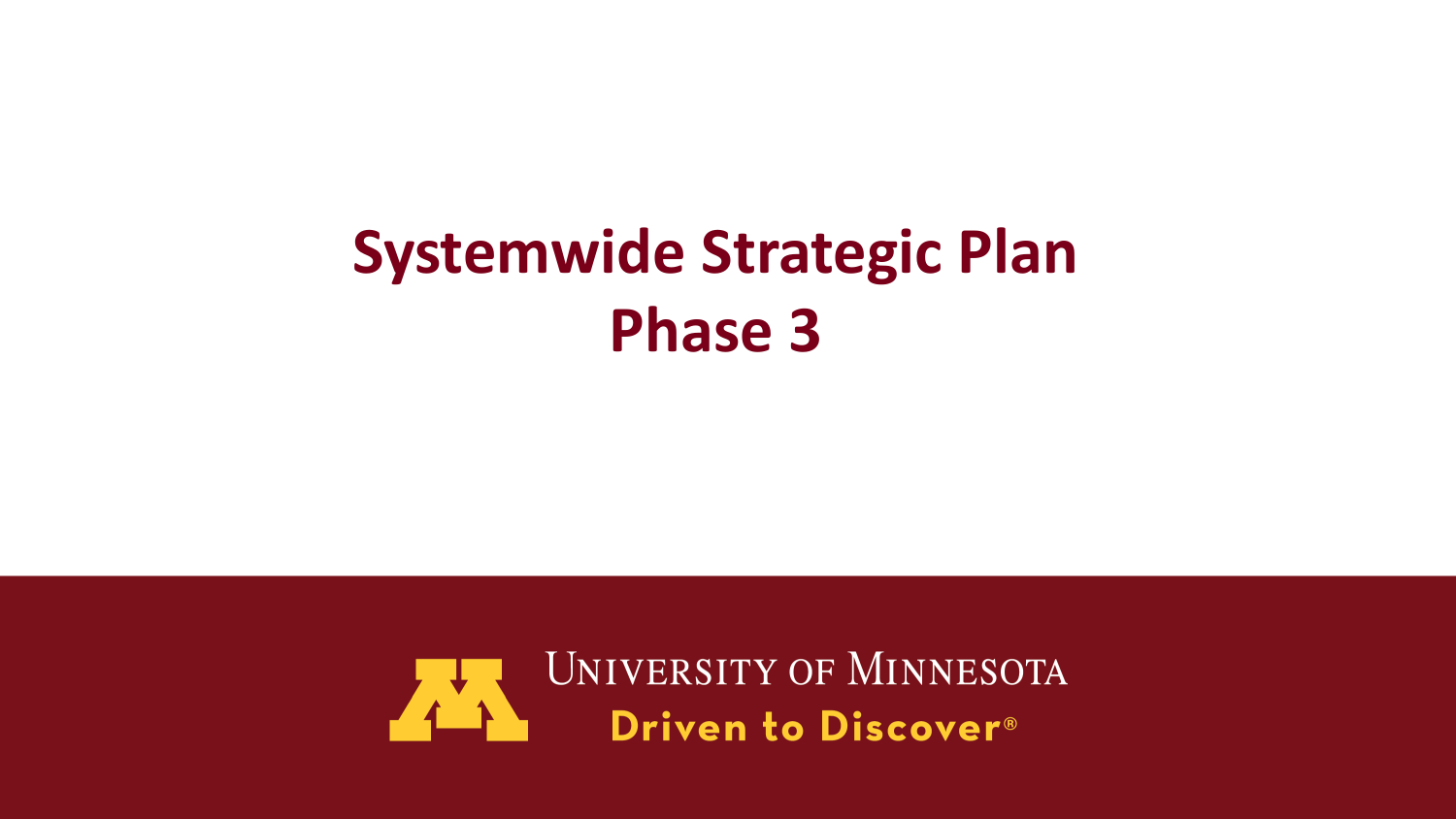#### **Systemwide Strategic Plan**

Phase 3: **Fall 2019-Spring 2020**

Consultation with senior leaders, faculty, staff, and student governance bodies, and key stakeholders



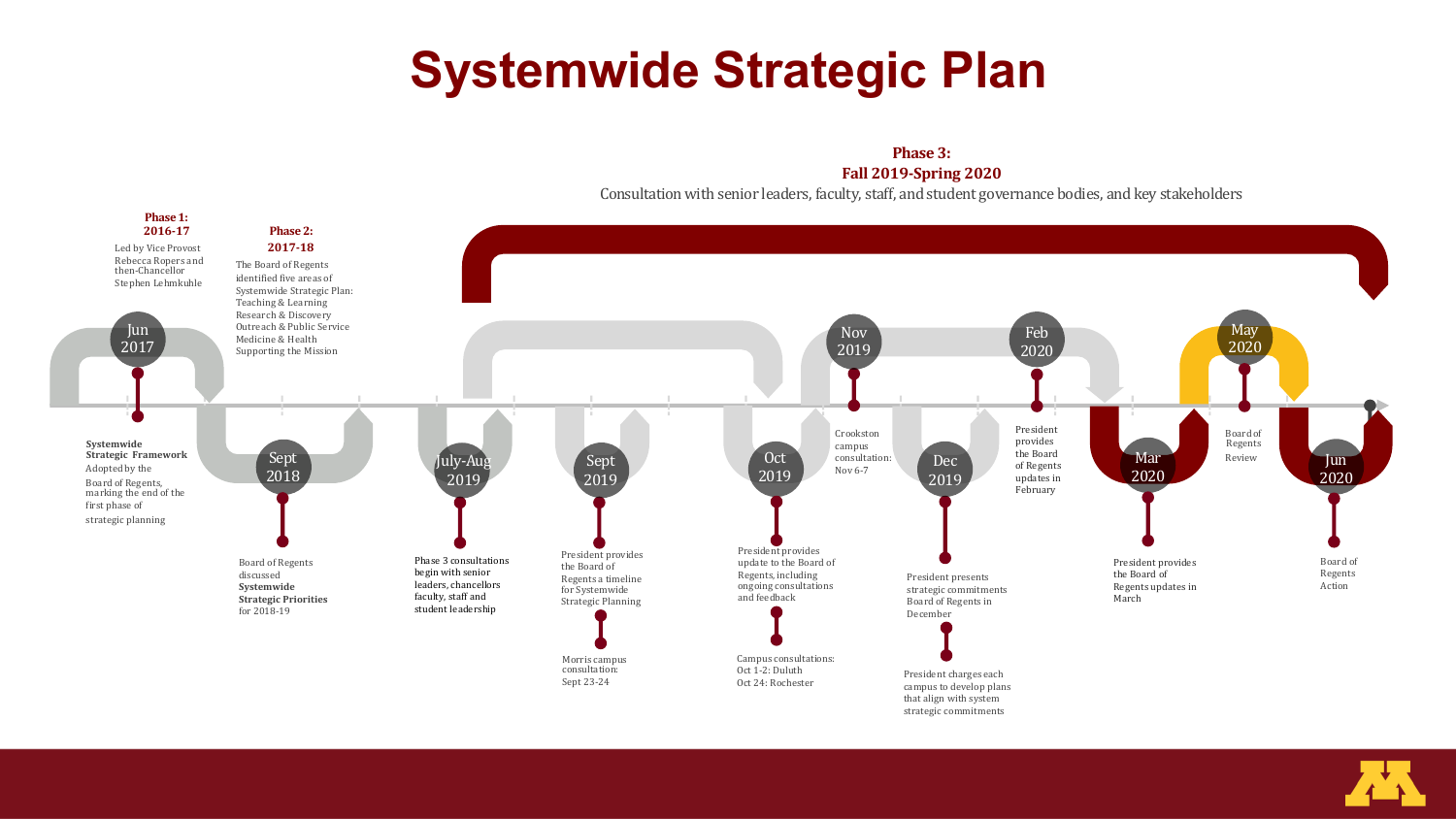#### **Our Commitments**



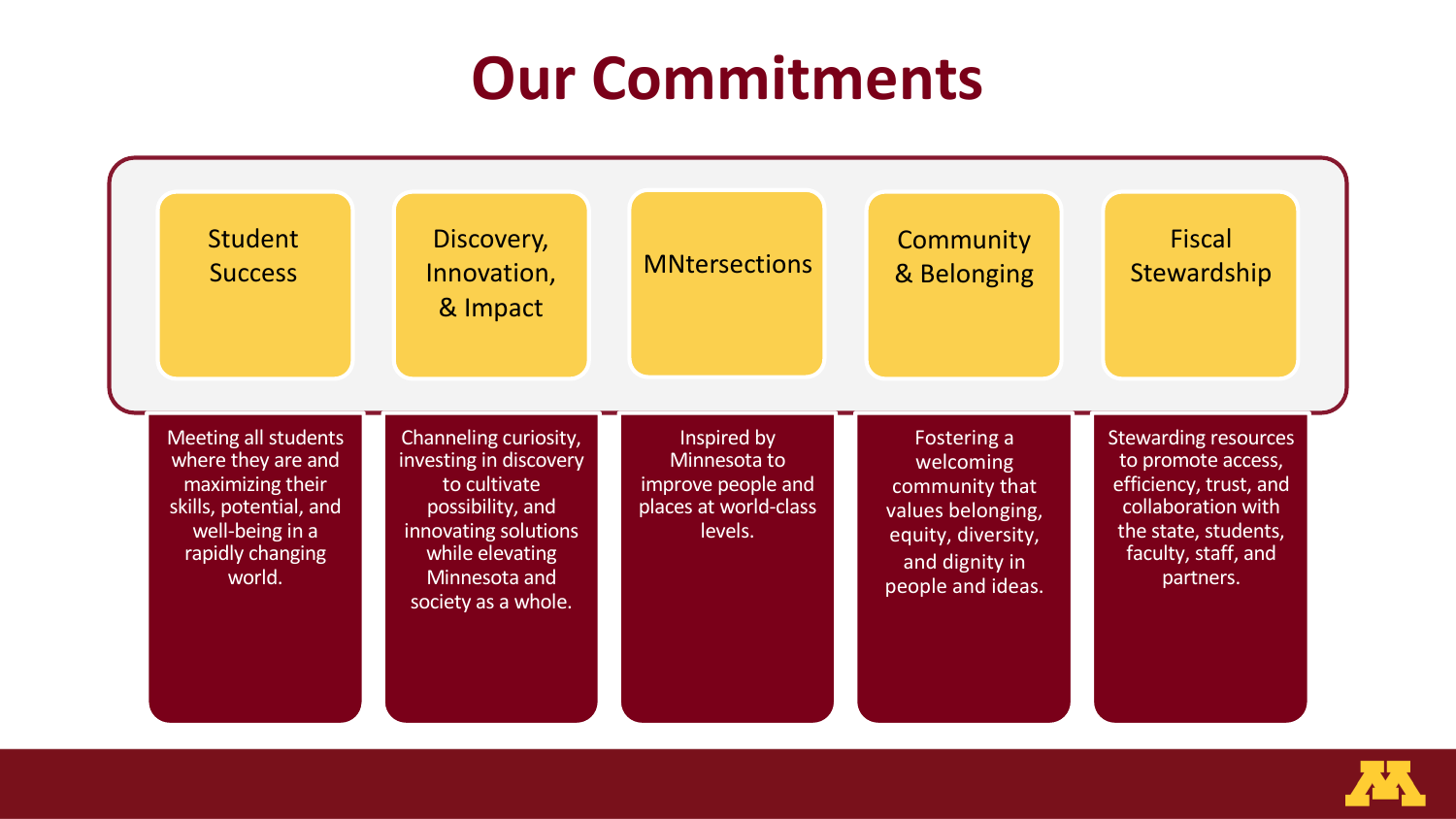**Student Success** 

Meeting all students where they are and maximizing their skills, potential, and well-being in a rapidly changing world.

GOALS

1) Attract, educate, and graduate students who represent the diversity, talent, workforce, and citizenship needs of the future.

2) Enhance student experience, wellness, and success.

3) Increase innovative and high-quality educational offerings across modes of delivery to reach students where they are.

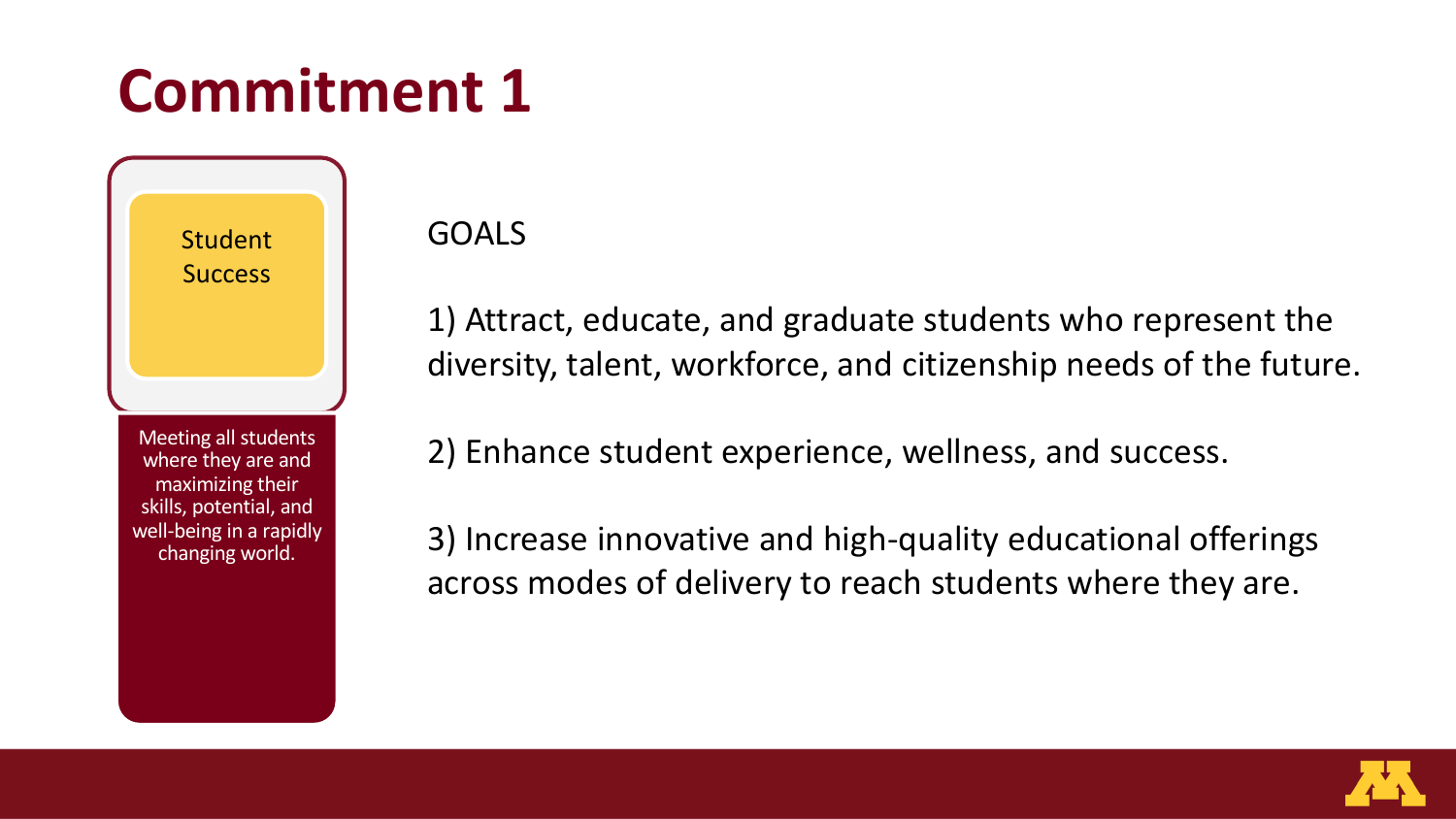Discovery, Innovation, & Impact

Channeling curiosity, investing in discovery to cultivate possibility, and innovating solutions while elevating Minnesota and society as a whole.

GOALS

- 1) Increase high-impact discovery and scholarship.
- 2) Drive creativity, collaboration, and entrepreneurial spirit.
- 3) Engage Minnesota.

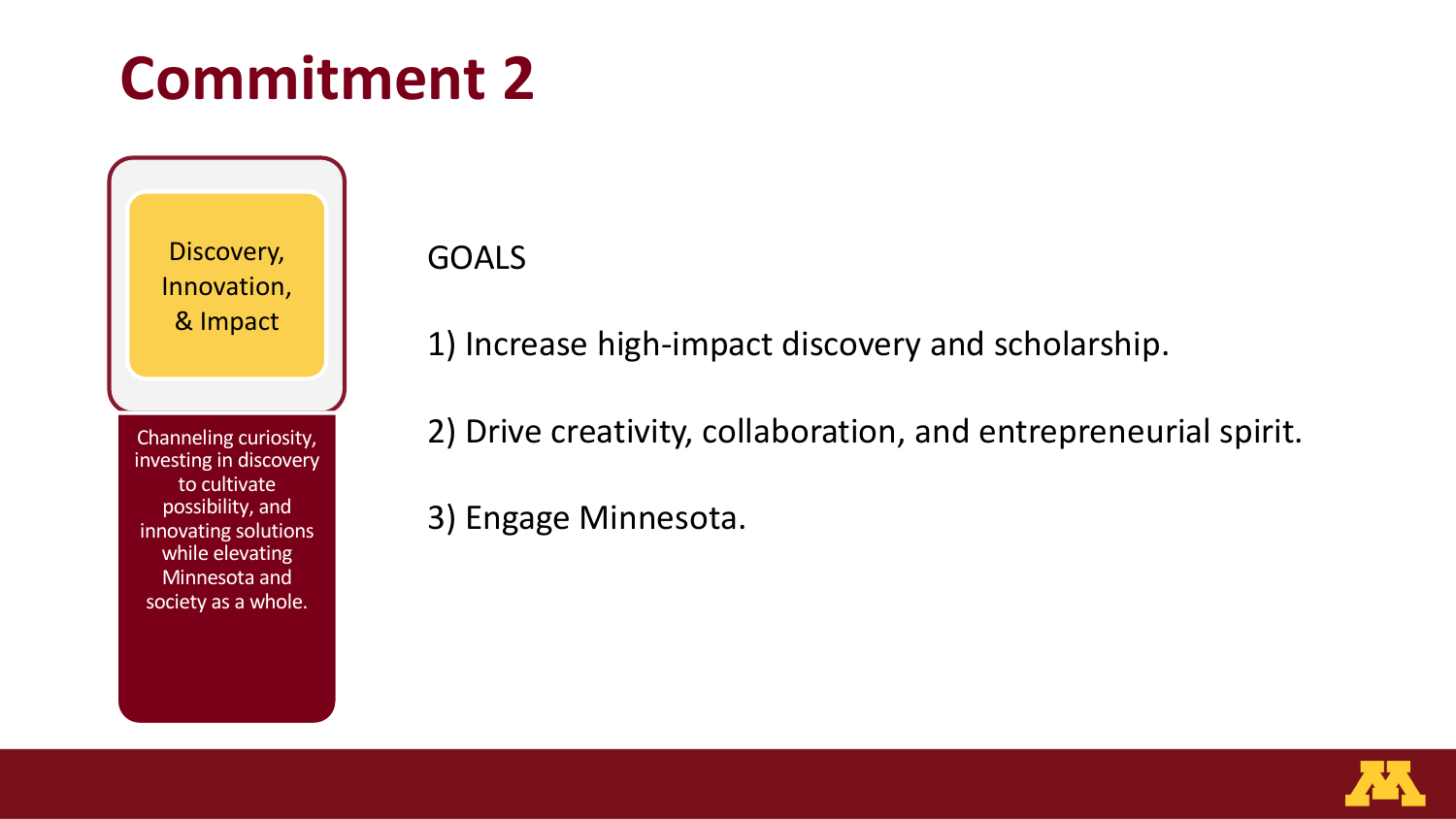Inspired by Minnesota to improve

**MNtersections** 

people and places at world-class levels.

GOALS

1) Drive innovation for next-generation health.

2) Build a fully sustainable future.

3) Advance natural resources and agro-food systems to elevate human security and potential.

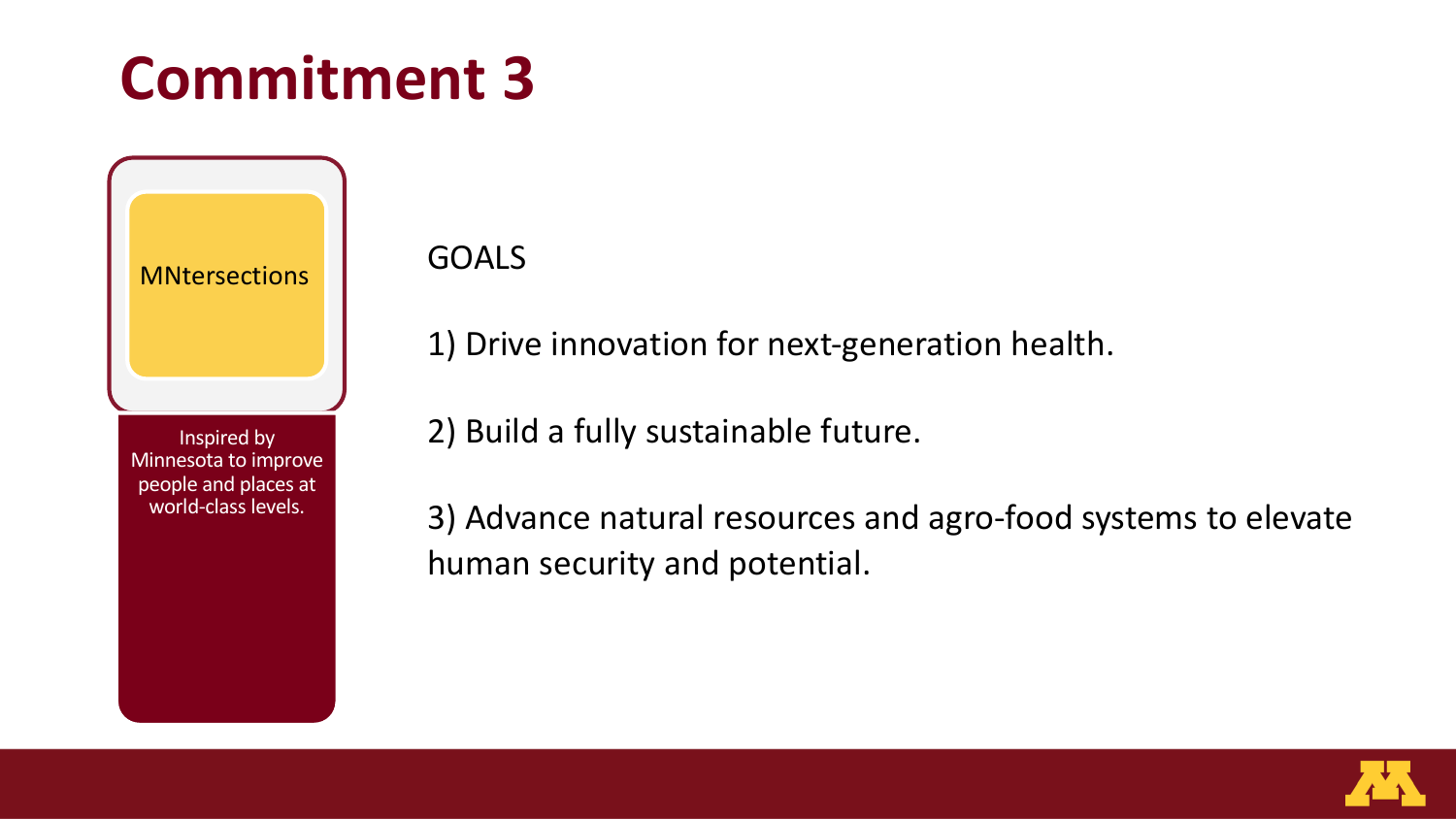**Community** & Belonging

Fostering a welcoming community that values belonging, equity, diversity, and dignity in people and ideas.

GOALS

- 1) Recruit and retain diverse talent.
- 2) Cultivate a welcoming and inclusive campus climate.
- 3) Advance understanding and nurture enduring partnerships.

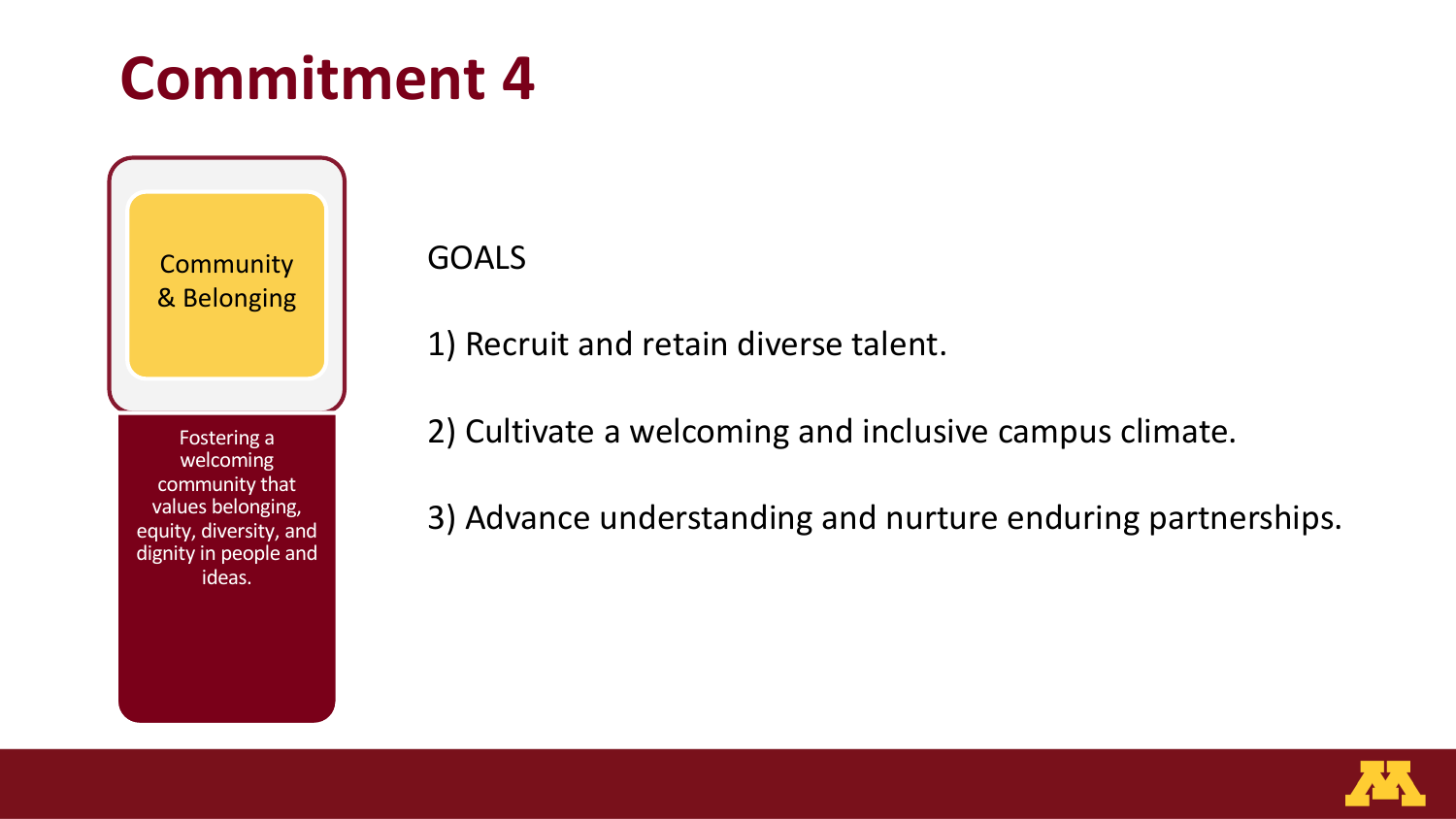#### Fiscal **Stewardship**

Stewarding resources to promote access, efficiency, trust, and collaboration with the state, students, faculty, staff, and partners.

GOALS

1) Reduce financial barriers to student achievement.

2) Align revenue with forward-thinking mission fulfillment.

3) Build comprehensive long-range capital facilities and landholding strategies to drive strategic growth.

4) Re-envision risk management and safety.